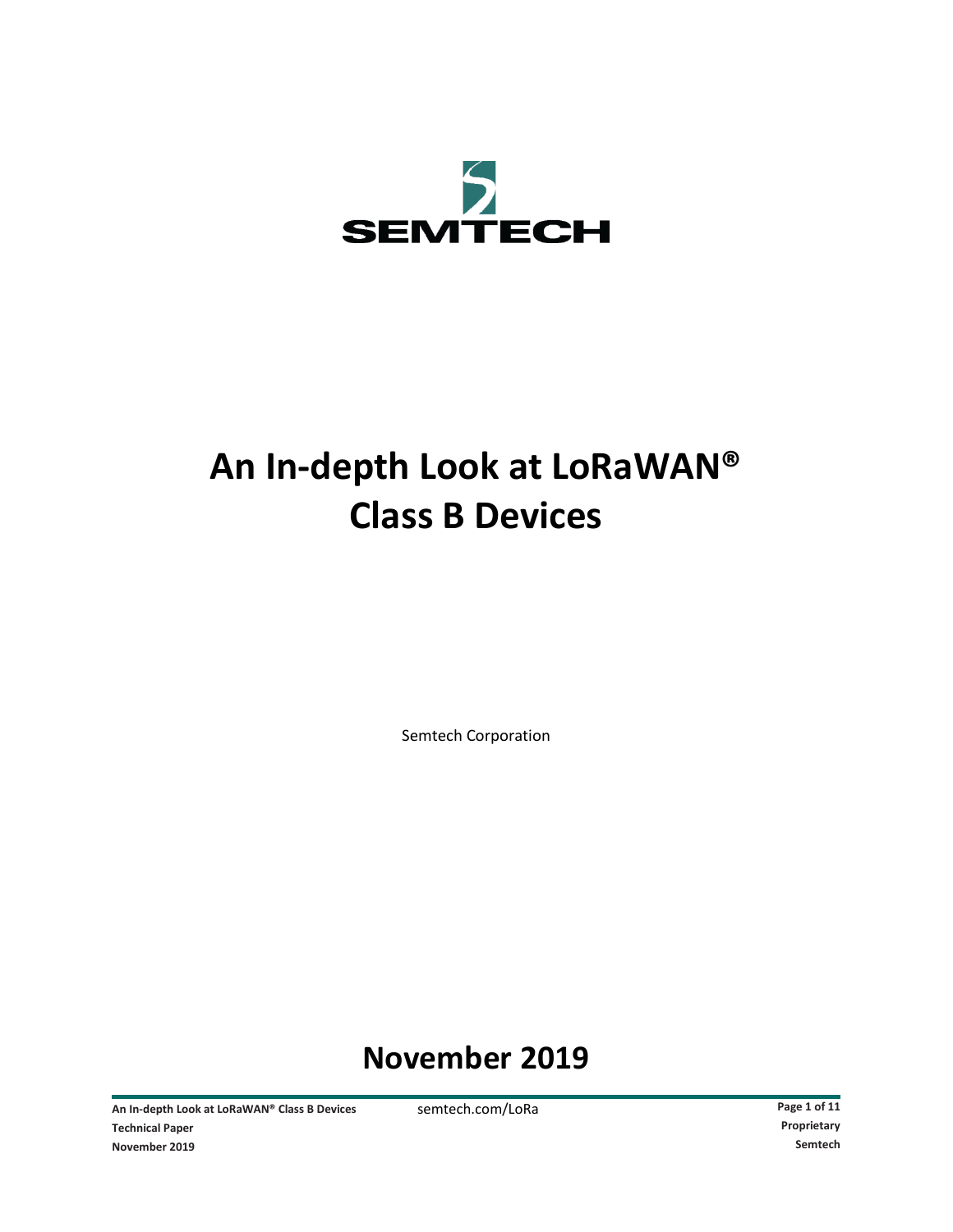# **Introduction**

In a LoRaWAN® network, end devices operate in one of three modes: LoRaWAN Class A, Class B, and Class C. As described in *An in-depth look at LoRaWAN Class A devices*, the network can only send messages (*downlinks*) to an end device in Class A mode during one of two short receive windows, which open just after the device has sent a message (an *uplink*) to the network. These uplinks, however, are not prescheduled and may be transmitted by the device at unpredictable times. While this is great for conserving power, that power conservation comes at a cost. For example, end devices in Class A mode do not allow for a known reaction time when the customer application or the server wants to send a message to the device.

This is where LoRaWAN Class B mode can help. An enhancement of Class A, Class B mode offers regularlyscheduled, fixed-time opportunities for an end device to receive downlinks from the network. All LoRaWAN end devices start in Class A mode; however, devices programmed with a Class B stack during manufacturing may be switched to Class B mode by the application layer.

### **Class B: The "Beaconing" Class**

End devices in Class B mode provide for regularly-scheduled receive windows, in addition to those that open whenever a Class A-style uplink is sent to the server. For this to work, a time-synchronized beacon is broadcast periodically by the network via the gateways, as illustrated in Figure 1. The end device must periodically receive one of these network beacons so that it can align its internal clock with the network.

Based on the beacon timing reference, end devices can open receive windows (*ping slots*) periodically. Any of these ping slots may be used by the network infrastructure to initiate a downlink communication.



#### **Figure 1: Network beacon opportunities**

The transmission of a downlink message from an application server to a Class B device is illustrated in Figure 2. Here is a summary of the flow: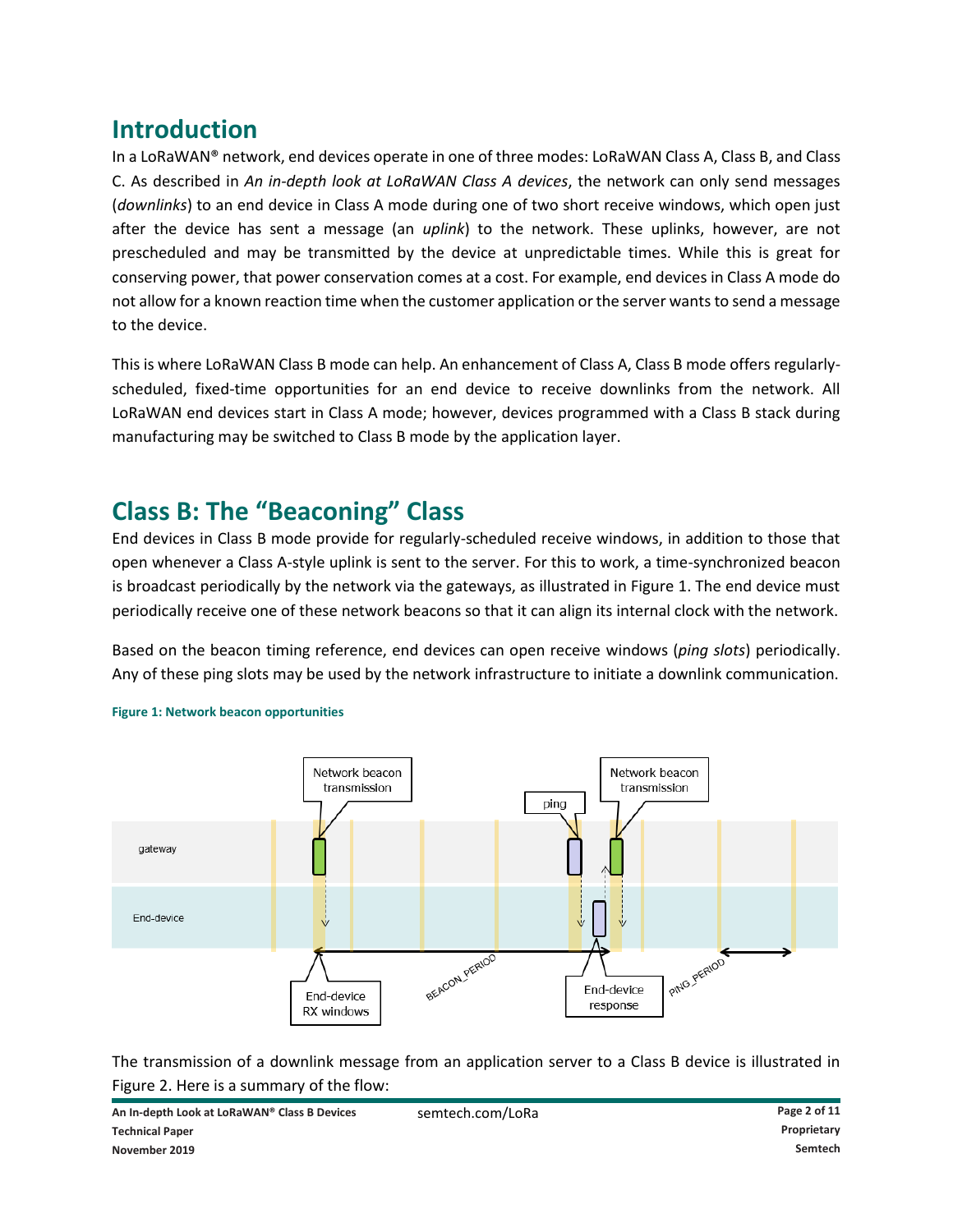- 1. The application server (AS) queues a downlink message (DL) into the network server (NS)
- 2. The network server computes the next ping slot schedule
- 3. The network server computes the best gateway to use based on the last uplink received from the device and the current gateway's transmission schedule
- 4. The network server queues the downlink into the selected gateway
- 5. When the selected ping slot start time is reached, the gateway transmits the downlink
- 6. At the same time, the device turns its receiver on and receives the downlink

When there is no downlink to be sent (roughly 99 percent of the time), the network does not transmit anything. However, the device still opens its receiver at the beginning of the ping slot. When it does not detect a preamble, it goes back to sleep as quickly as possible to conserve power.

**Figure 2: Beacon flow**



The reception of the synchronization beacons and the ping slots add additional power consumption overhead compared to a Class A device; therefore, a device is allowed to toggle between the Class A (the lowest power consumption mode) and Class B modes.

The decision to switch between the two modes is use-case specific and is left to the device's application layer.

If the switch needs to be controlled from the network side, the customer application must use one of the Class A uplinks to trigger a downlink to the application layer. The application layer on the end device must then recognize and respond to the request to switch modes—this process is not managed at the LoRaWAN level.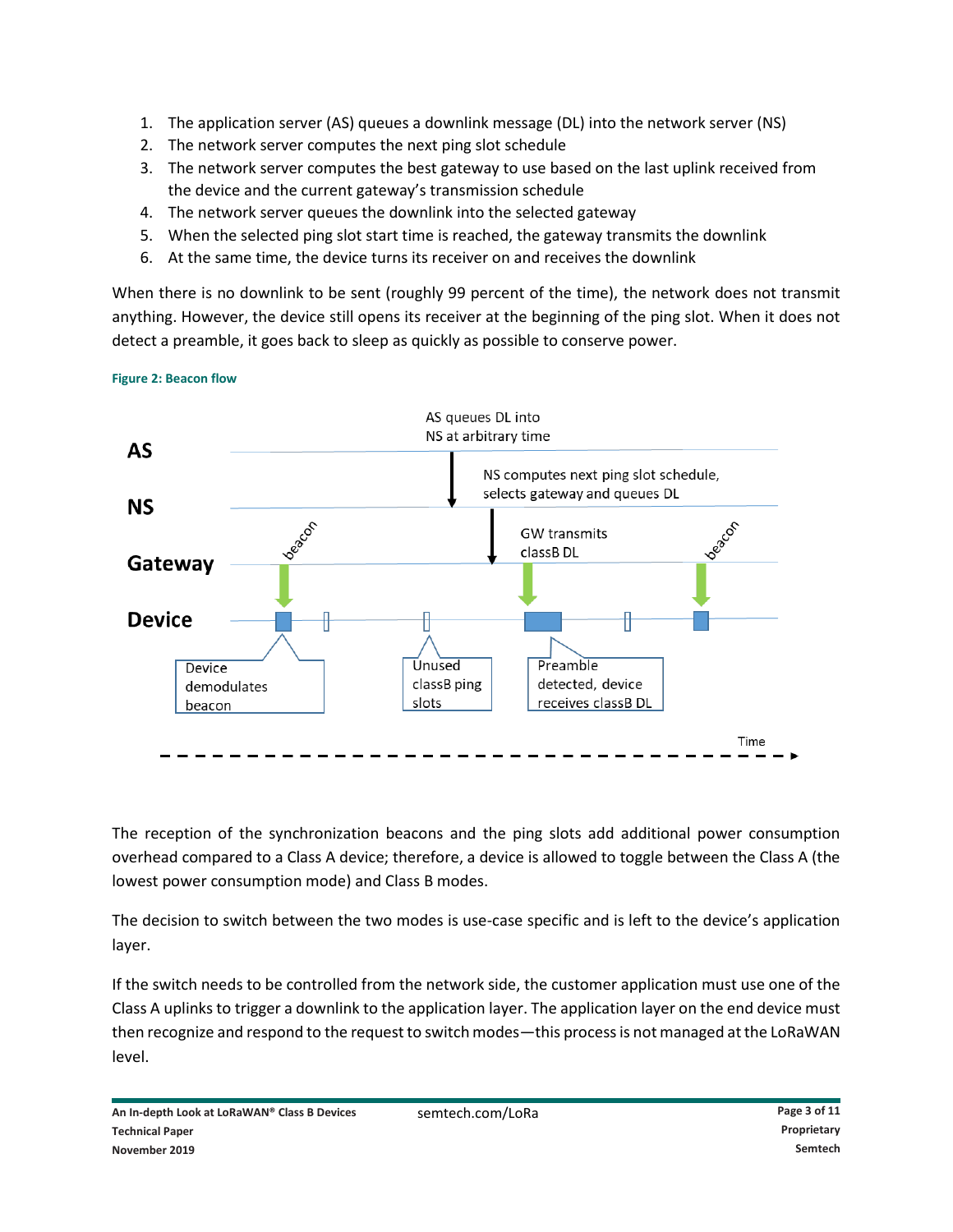For a LoRaWAN network to support Class B end devices, gateways must be able to synchronously broadcast a beacon that provides a timing reference for the end devices' internal clocks. The end devices then use this timing reference to schedule when ping slots are opened to receive potential downlinks from the network.

Because all gateways broadcast the Class B beacon synchronously on the same channel and using the same radio parameters, a device within range of several gateways will receive the superposition of multiple beacons, all experiencing different attenuations and phase distortions.

In order for this end device to be able to demodulate the superposed beacons with as little interference as possible, the gateways must synchronously transmit their beacons with a timing jitter smaller than one microsecond.

This way, the various beacons that superpose at the antenna of the device actually look like a single beacon packet suffering from radio multi-path, therefore they can be demodulated.

# **The Beaconing Period**

Synchronization beacons are transmitted by network gateways once every 128 seconds.

The interval between two consecutive beacons is divided evenly into 4096 ping slots.



**Figure 3: Ping slots**

**BEACON PERIOD**  $(128$  seconds)

The 128-second beaconing period has been chosen as a trade-off between minimizing the gateway transmit duty-cycle (saving the gateway transmit time budget for useful downlinks from the application server), while minimizing the power consumption of the end device as it attempts to lock-on to and track the beacon. (To acquire the beacon, the device must keep its receiver on for at least one beacon period.)

You can estimate the power consumption of a Class B end device by first calculating the time on air as well as the time the receive windows are active.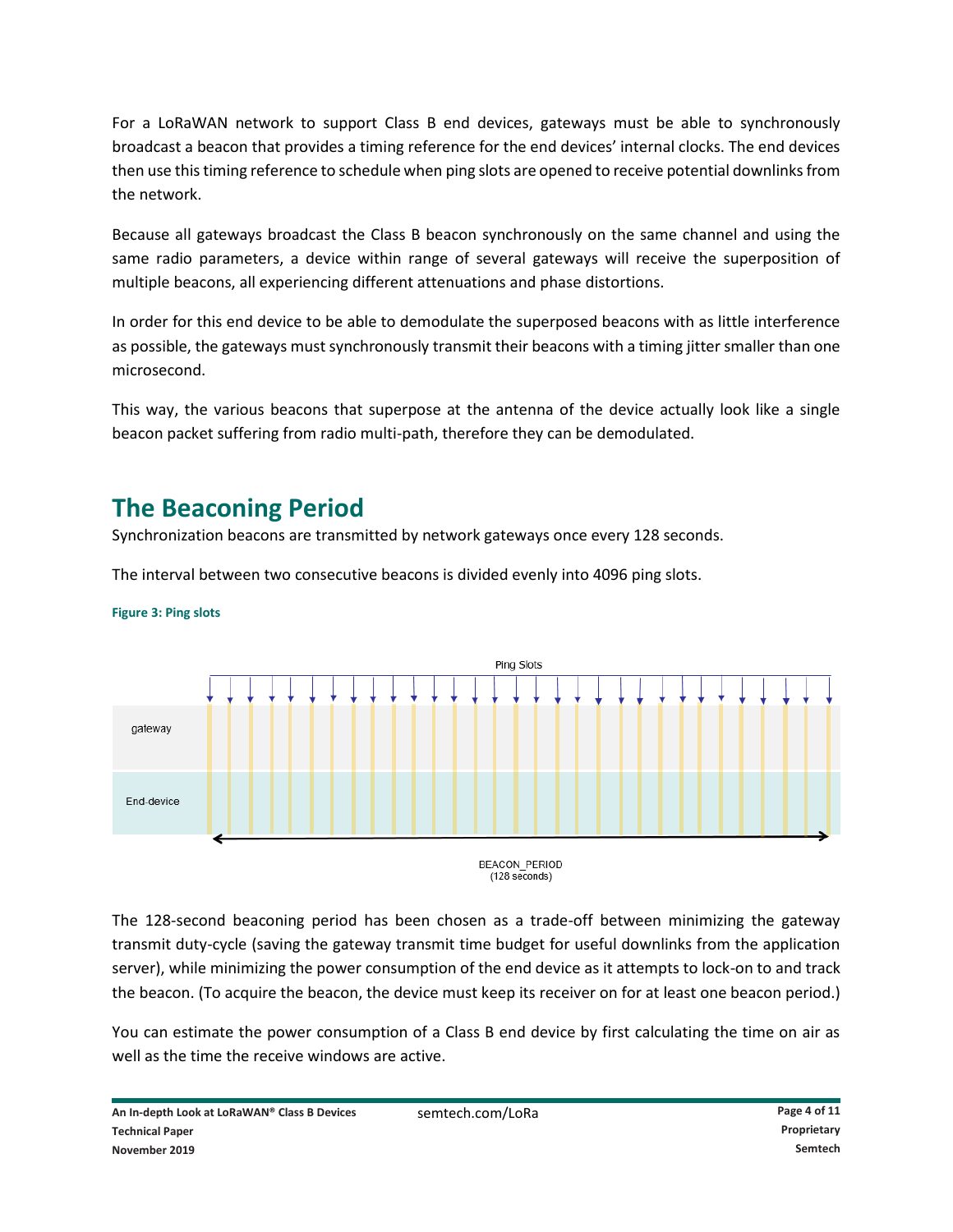# **Class B Power Estimation**

Here is an example of how to estimate the power consumption for Class B end devices.

The power overhead of Class B operation is a function of:

- The time-on-air of the beacon, which is region-specific
- The periodicity of the ping slots (application driven)
- The ping slot data rate (which sets the minimum duration of each ping slot)
- The average Class B downlink periodicity

For this numerical example, we will assume the following hypothesis:

- Beacon is transmitted using SF9/125kHz => beacon time-on-air ~ 160mSec
- Ping slot periodicity: 32sec (the device opens a ping slot every 16 seconds)
- Default ping slot data rate: SF9/125kHz
- Device receives, on average, one 30-byte Class B downlink per hour.
- The device current in Rx mode is 10mA (typical for SX1272/76 products)

**Equation 1: Estimating Class B device power consumption**

| $0.16$ sec   |               |
|--------------|---------------|
| $128$ sec    |               |
| $12.5$ uA    |               |
|              |               |
|              | 32 mSec       |
|              | 32 sec        |
|              | $10 \vert uA$ |
|              |               |
|              | 300 mSec      |
| 3600 sec     |               |
|              |               |
| $0.83$ $u$ A |               |
|              |               |
| $23.33$ uA   |               |
|              |               |

We can see from this example that for a ping slot periodicity of 32 sec (meaning that the device is reachable with an average latency of 16sec), the power contribution is, roughly, split equally between the beacon synchronization and the opening of the ping slots.

The table above takes into account a possible imprecision of +/-30ppm RTC XTAL. 30ppm over 128sec leads to a +/- 4mSec maximum timing inaccuracy. The 32mSec ping slot duration is long enough to allow a +/- 4mSec misalignment between the transmitter (network) and the receiver (device). For more information about this calculation, se[e Application Note AN1200.23.](https://www.semtech.com/uploads/documents/an1200.23.pdf)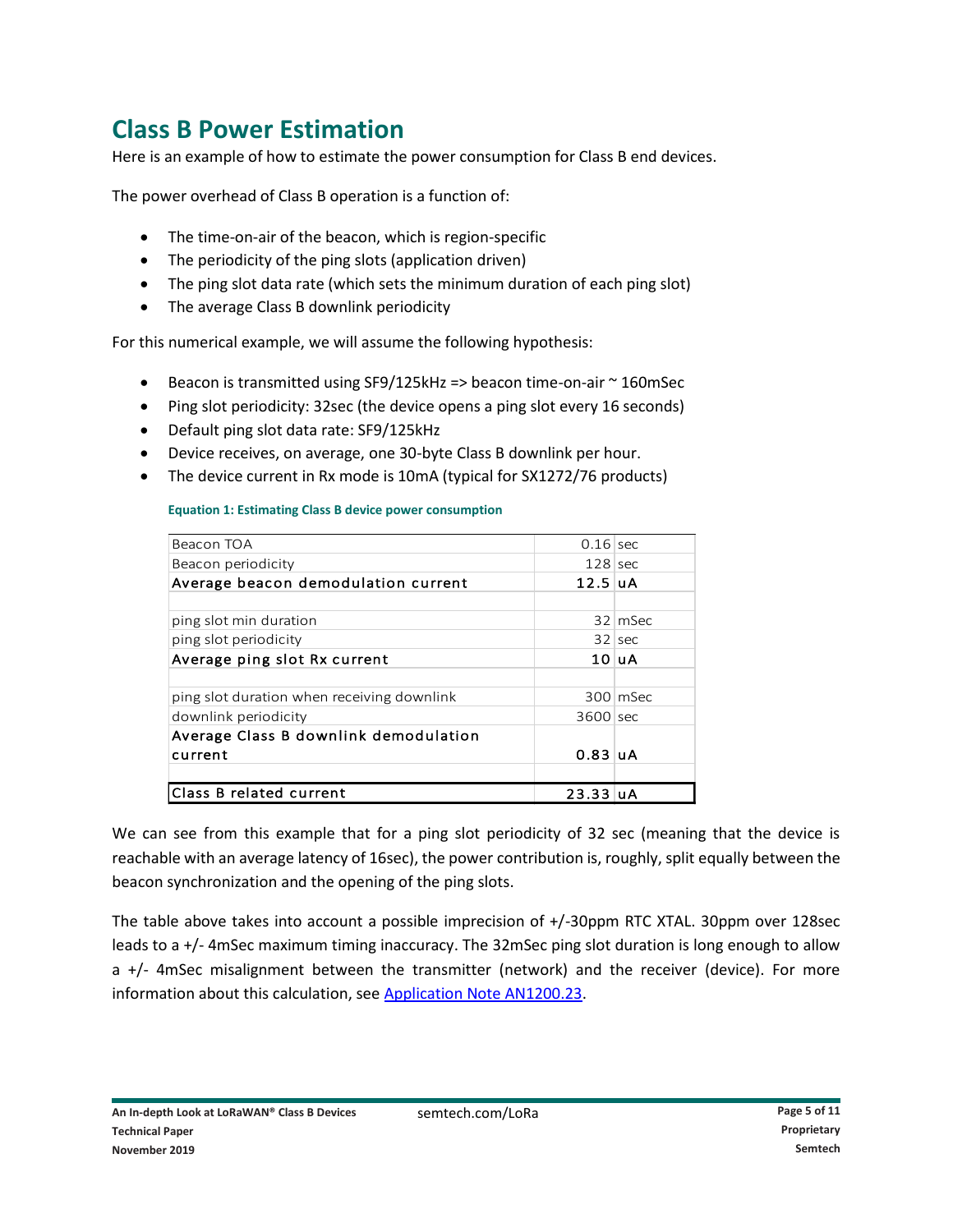### **What Does the Beacon Look Like?**

All beacons are transmitted using the LoRa modulation in a mode known as *implicit header* mode; that is, without a LoRa® physical header, and without CRC appended by the radio. This is possible because the beacon uses a fixed coding rate and a fixed payload length. The beacon therefore only consists of a preamble and a fixed-length payload.

The beacon preamble is longer than the default. This allows end-devices to implement a low-power, dutycycled beacon search. This helps to minimize the power consumption of the device during beacon acquisition.

The beacon payload, *BCNPayload*, consists of three parts: a network common part (that is, this data is sent identically by all gateways), an optional gateway-specific part (this part may be different for each gateway), and a timestamp time in seconds since January 6, 1980 00:00:00 UTC (the start of the GPS epoch). The integrity of the beacon's network common part is protected by a 16-bit CRC. For specific information about how the CRC is computed, see the latest [LoRaWAN specification.](https://lora-alliance.org/resource-hub/lorawanr-specification-v11)

The RFU field is equal to zero. (The length of the RFU field is region-specific.)

Note: In practice, many networks only broadcast the network common part of the beacon and do not include gateway-specific fields.

### **The Gateway-Specific Beacon Element**

The gateway-specific portion of the beacon payload, when present, provides additional information regarding the gateway that is sending the beacon. Therefore, this portion of the beacon will likely be different for each gateway. The gateway-specific portion of the beacon payload is protected by a CRC-16 computed on the *GwSpecific*+*RFU* fields. The CRC-16 definition is the same as that of the network common part.

#### **Figure 4: Beacon payload**

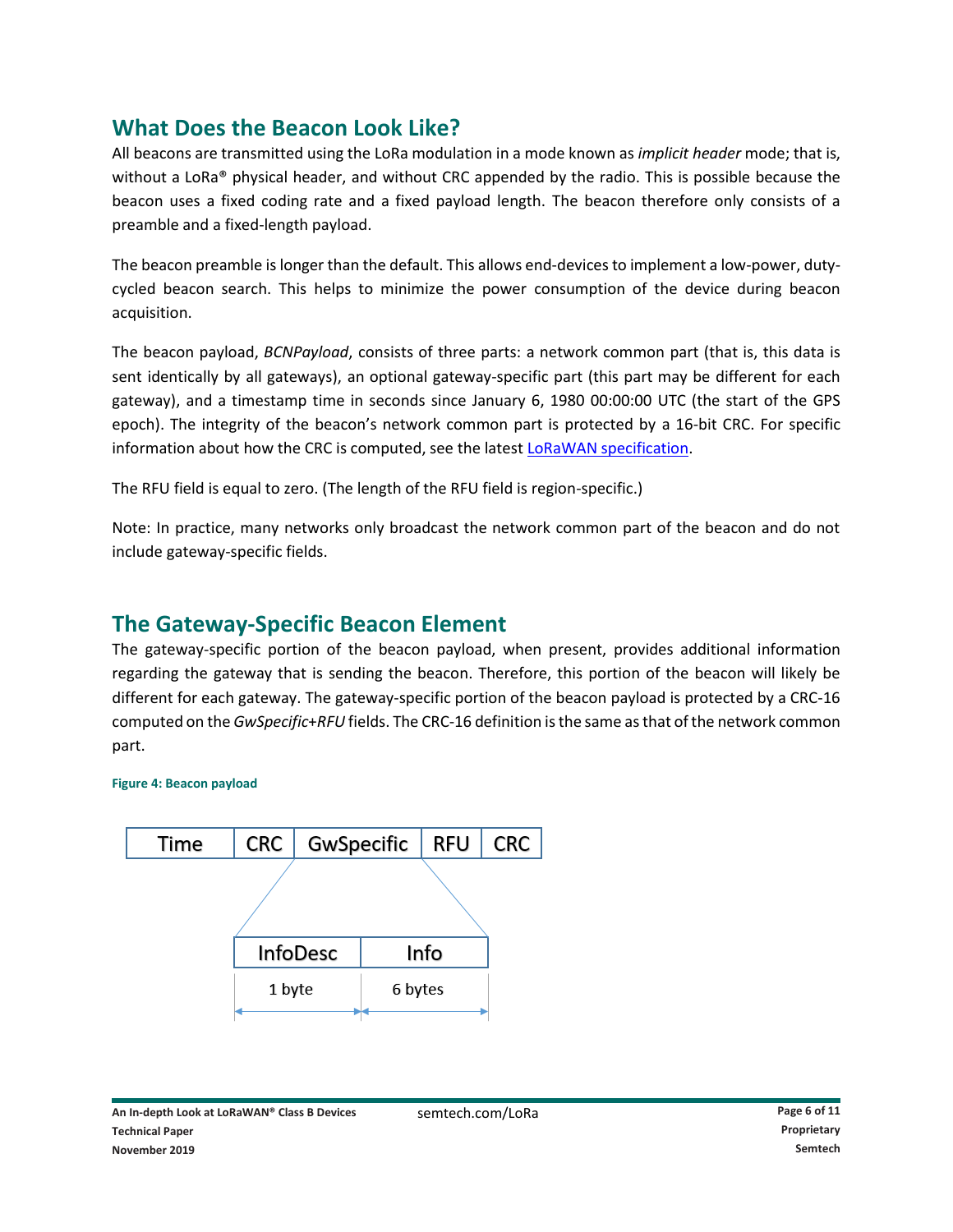### **The InfoDesc and Info Fields**

The information descriptor, *InfoDesc*, describes how the information field should be interpreted. For a single omnidirectional antenna gateway, the *InfoDesc* value is 0 when broadcasting GPS coordinates. In contrast, for a site featuring sectored antennas for example, the first antenna broadcasts the beacon with *InfoDesc* equal to 0, and the second antenna with *InfoDesc* field equal to 1, etc. If *InfoDesc* equals 0, 1 or 2, the content of the *Info* field encodes the GPS coordinates of the antenna broadcasting the beacon.

#### **Table 1: InfoDesc field values**

| <b>Value</b>             | <b>Description</b>                               |
|--------------------------|--------------------------------------------------|
| $\Omega$                 | GPS coordinate of the gateway's first antenna    |
| 1                        | GPS coordinate of the gateway's second antenna   |
| $\overline{\phantom{a}}$ | GPS coordinate of the gateway's third antenna    |
| 3:127                    | RFU                                              |
| 128:256                  | Reserved for custom, network-specific broadcasts |

The latitude and longitude (*Lat* and *Lng*) fields within the *Info* field encode the geographical location of the gateway.



#### **Figure 5: Info field format**

The North-South latitude is encoded using a signed, 24-bit word, where -2<sup>23</sup> corresponds to 90° south (the South Pole) and 2<sup>23</sup> corresponds to 90° north (the North Pole). The equator corresponds to 0.

The East-West longitude is encoded using a signed 24-bit word where -2<sup>23</sup> corresponds to 180° west and  $2^{23}$  corresponds to 180 $^{\circ}$  east. The Greenwich meridian corresponds to 0.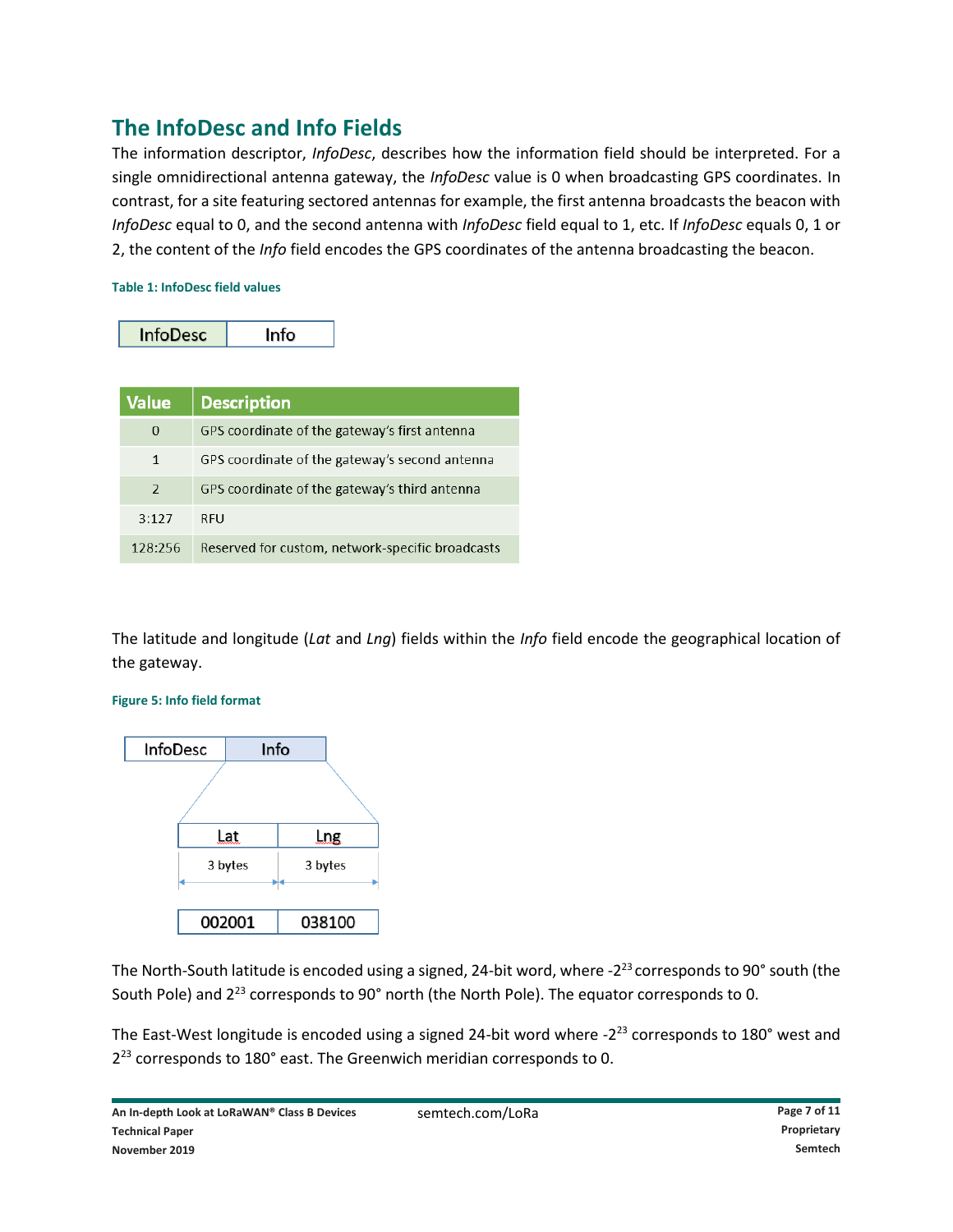# **Beacon Acquisition and Tracking**

As mentioned previously, an end device must receive a timing beacon to bring its internal time base in sync with the network before it can switch from Class A mode to Class B. Once successfully operating in Class B mode, the end device must stay in alignment with the network beacons. This helps ensure that the device's internal time base does not drift compared to the network time.

A device operating in Class B mode may temporarily stop receiving beacons for many reasons (interference, device moving in and out of the network coverage area, etc.).

When the device temporarily loses a beacon, it relies on its internal clock to keep opening the Class B synchronous ping slots. The LoRaWAN specification requires that Class B devices should be able to operate in Class B mode without receiving the beacon for up to two hours.

This temporary Class B operation without a beacon is called *beaconless* operation. During this holding period, the reception of any beacon directed to the end device will extend beaconless operation for another two hours.

If a Class B end device is temporarily unable to receive beacons, it will gradually widen its beacon and ping slot reception windows to account for any drift of its internal time base. Obviously, a higher precision time base allows the device to open narrower reception windows, thus minimizing its power consumption. The accuracy of the real time clock oscillator is therefore very important for Class B devices. If a Class B end device doesn't receive a beacon during the 120-minute holdover period, the end device will return to operating in Class A mode.

# **Ping Slots and Ping Periods**

Based on the beacon timing reference, end devices periodically open *ping slots* (reception windows). A network-initiated downlink to an end device using one of these ping slots is called a *ping*. The gateway chosen to transmit this ping is selected by the network server based on signal quality indicators from the last uplink sent by the end device. For this reason, mobile Class B devices must send periodic uplinks, so that the network server can update the downlink routing-path database.

To avoid systematic collisions and problems of overhearing messages, each device's ping slot index is randomized and changed at every beacon period.

The ping slot periodicity may be as short as one second, or as long as 128 seconds, as illustrated in Figure 6.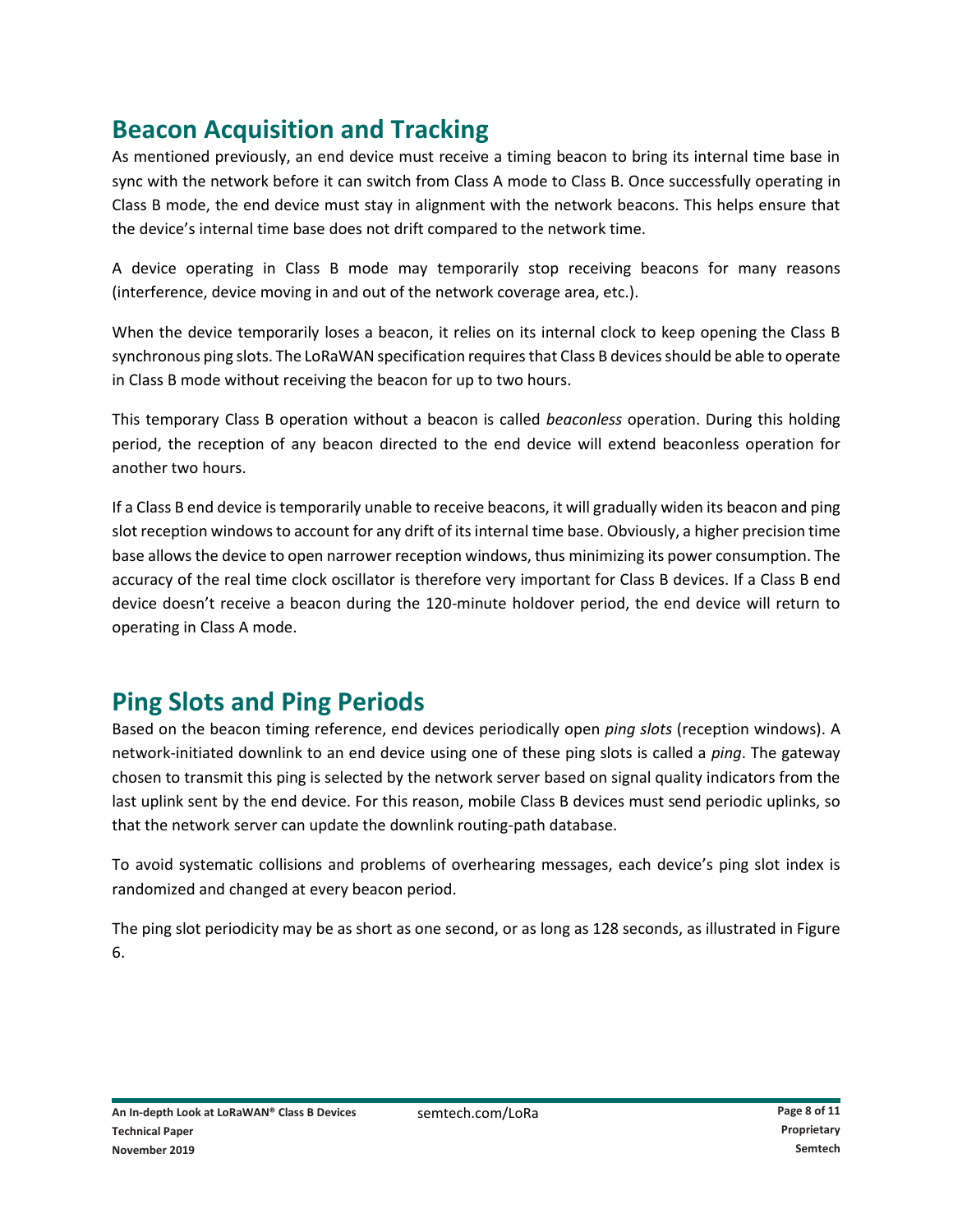#### **Figure 6: Ping slot periodicity**



The device opens ping slots regularly. However, the network does not always have downlinks to transmit. Therefore, most ping slots are not used by the network. When this is the case, the reception window on the end device is closed as soon as the radio transceiver determines that no preamble is present. If a preamble *is* detected, the radio transceiver will remain on until the downlink frame is demodulated. The MAC layer will then process the frame, check that the address field matches the end device address, and that the Message Integrity Check (MIC) is valid. Only then will the message be forwarded to the application layer on the end device.

### **Unicast and Multicast Pings**

Downlinks can be either *unicast* or *multicast*. Unicast messages are sent to a single end device, while multicast messages are sent to several end devices at the same time. For a multicast message to be successful, the following conditions must be met:

- All devices in a multicast group must share the same multicast address and associated encryption keys
- All devices must be open at the same time, on the same channel, using the same data rate

**Note:** To remotely set up a multicast group please see th[e LoRaWAN Remote Multicast Setup Specification](https://lora-alliance.org/sites/default/files/2018-09/remote_multicast_setup_v1.0.0.pdf)  [\(v1.0.0\)](https://lora-alliance.org/sites/default/files/2018-09/remote_multicast_setup_v1.0.0.pdf)

# **Class B: Uplink Frame and MAC Commands**

Uplink frames in Class B mode have the same structure as those used in Class A communications, with the exception of the Frame Control (*FCtrl*) octet in the frame header.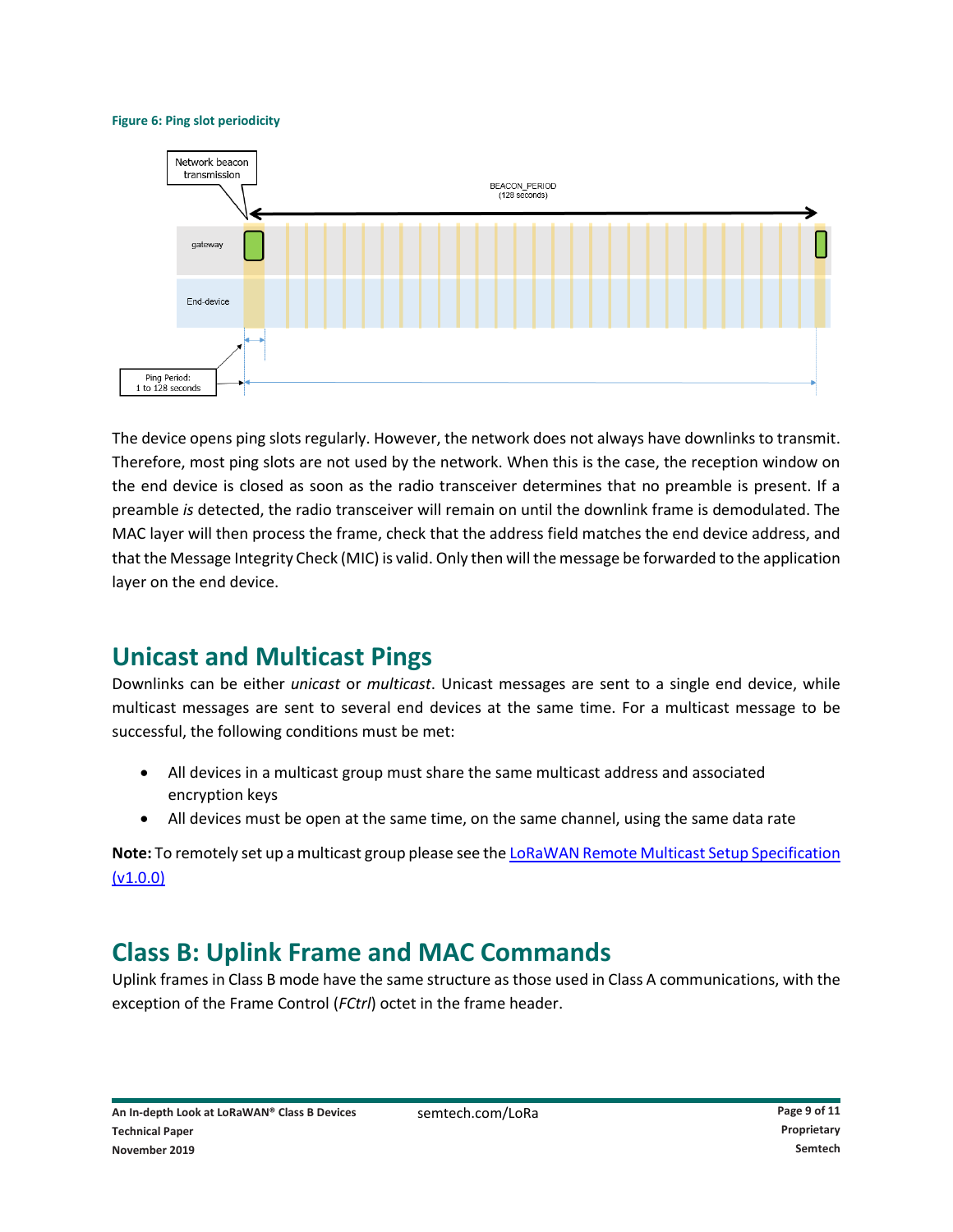#### **Figure 7: Uplink frame structure**



For Class A communication uplinks, Bit 4 of the *FCtrl* octet is set to 0. This bit is set to 1 for Class B uplinks. Setting the Class B bit to 1 in an uplink message will signal to the network server that the device has switched to Class B mode and is ready to receive scheduled downlink pings.

Because a LoRa-based device always starts in Class A mode, All MAC commands specified for Class A end devices MUST be implemented in Class B end devices, in addition to those commands specifically used for Class B operation. For more information, see th[e LoRaWAN Specification, v1.0.3.](https://lora-alliance.org/resource-hub/lorawanr-specification-v103)

### **Conclusion**

By design, all LoRa-based end devices support Class A communication. Class A devices can send uplinks to the network server at any time, and only listen for downlinks immediately after sending their uplinks. In contrast, Class B devices allow for predictable times when the network server can send a downlink to the device. The trade-off for this predictability is that Class B devices are not as energy efficient as those in Class A mode; therefore, the battery life of Class B devices is shorter than that of Class A devices.